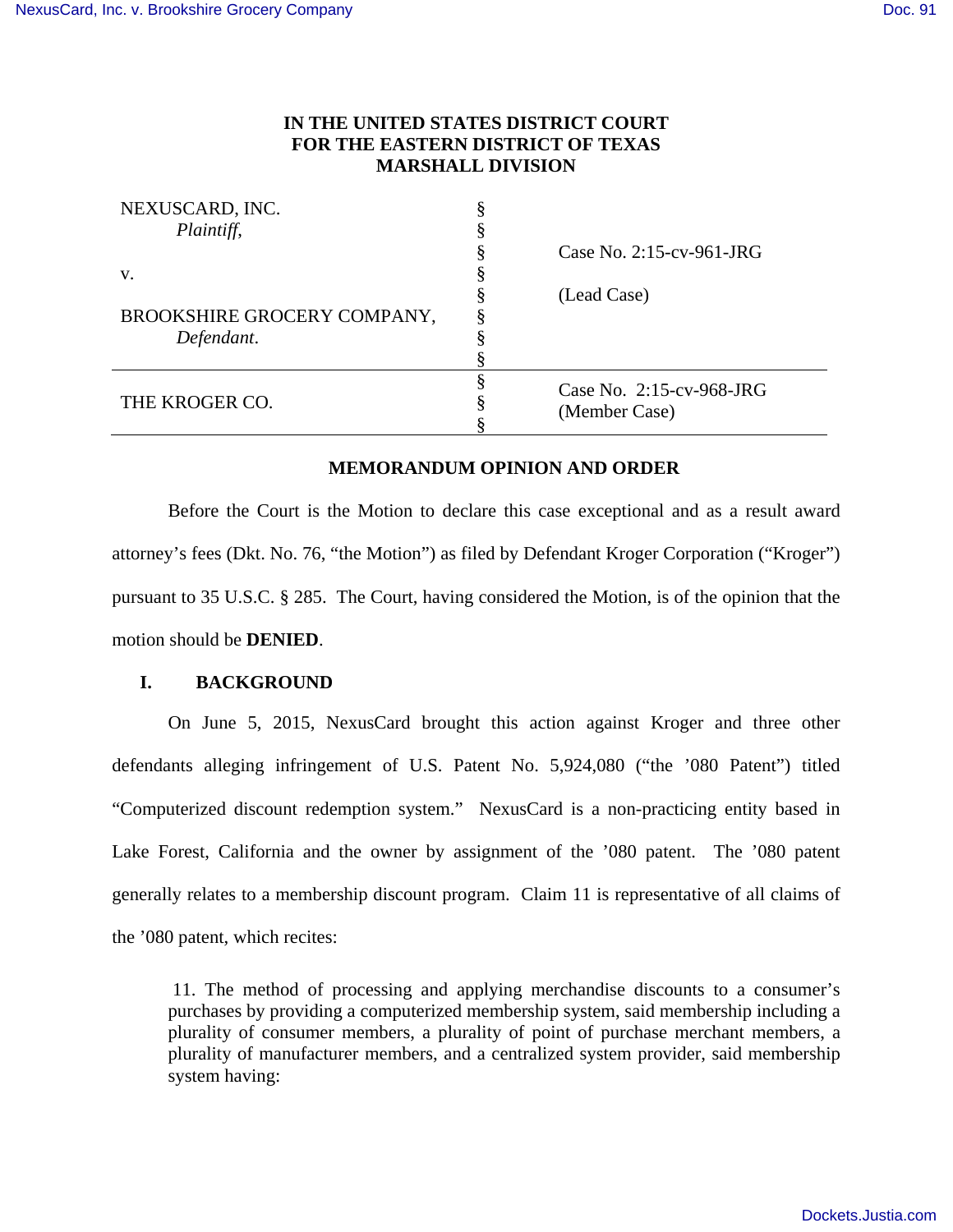a point of purchase merchant member computer terminal and computer and a centralized provider's computer, said provider's computer having a database for the storage and retrieval of information, said database storing information regarding point of purchase merchant members, manufacturer members, and consumer members, in predetermined files, at least some of said information being entered into the system at the time of a member establishing membership in said system and

communication means, said communications means providing real time communication between said member merchant's computer terminals and said provider's computer,

comprising the steps of:

- a. providing consumer members with individual identification codes, said identification codes accessing said databases;
- b. storing said consumer member identification codes on said provider's computer in a consumer database;
- c. providing each consumer member with a membership ID, said membership ID having memory storage means, said memory storage means containing at least said consumer identification code;
- d. storing merchandise information provided by a manufacturer member in a manufacturer member database in said provider's, said merchandise information including at least a merchandise identification code and the discount on predetermined merchandise,
- e. displaying to consumers indicia, said indicia identifying point of purchase merchandise subject to a price discount,
- f. transporting, by said consumer, consumer selected discounted and nondiscounted merchandise a purchase location at said merchant member to form a collection of transported merchandise, each of said transported merchandise having a merchandise identification code,
- g. scanning merchandise identification codes of each of said transported merchandise, at said communication means,
- h. scanning said consumer ID,
- i. uploading said scanned consumer identification code, from said merchant member, through said communication means to said provider's computer,
- j. comparing said consumer identification code with consumer identification codes stored in said provider's computer and verifying said consumer's membership,
- k. uploading said merchandise identification code for each of said scanned merchandise to said merchant member's computer,
- l. comparing at said merchant's computer, said merchandise identification code for consumer selected merchandise with the identification codes of said discounted merchandise,
- m. computing the discounts on said merchandise subject to a price discount,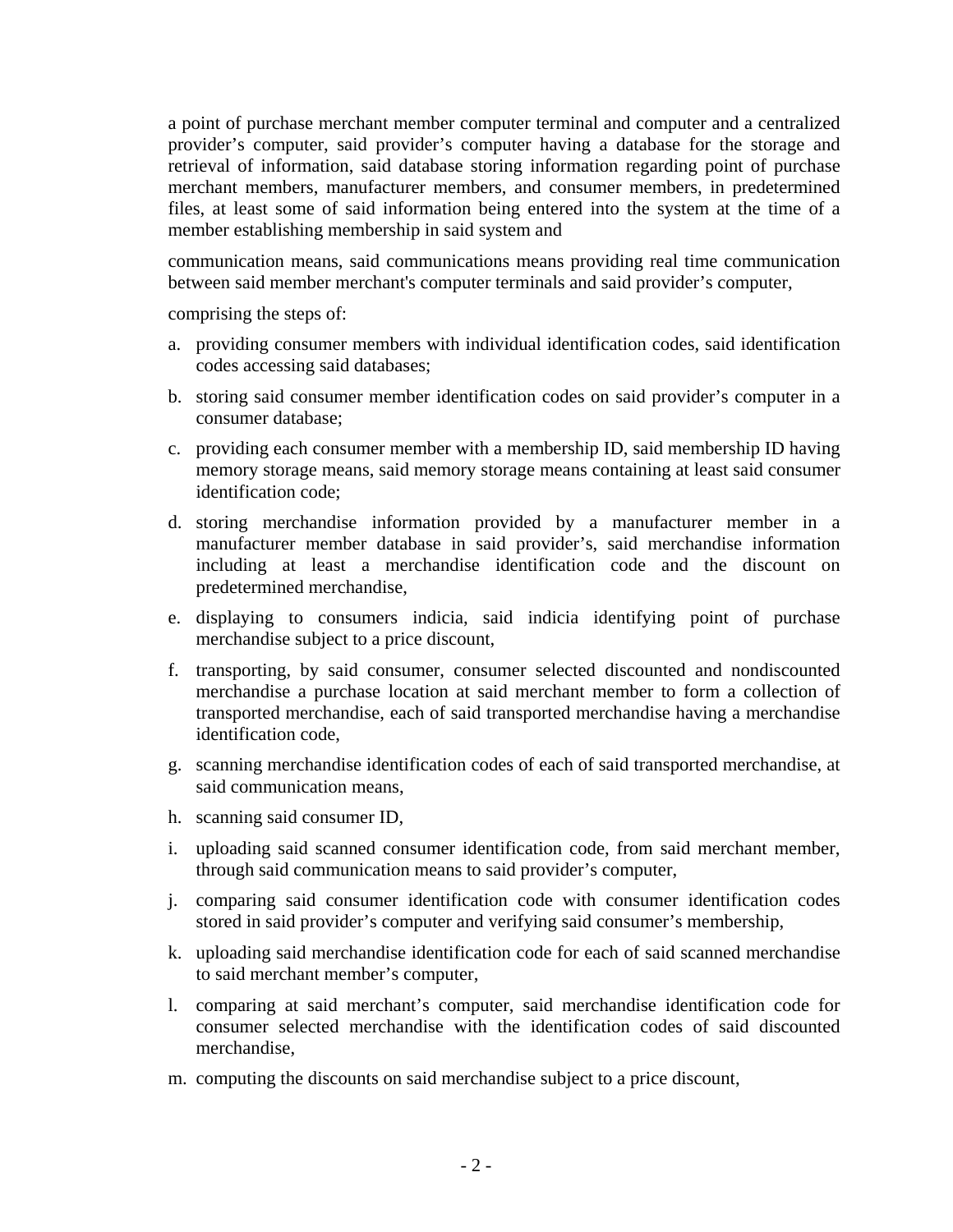- n. uploading to said provider's computer merchandise codes for merchandise subject to a price discount,
- o. downloading from said provider's computer to said merchant's computer through said merchant communication means, discounts on said merchandise subject to a price discount,
- p. printing at said merchant member's computer terminal a sales slip for said member consumer including the discounts for said merchandise subject to a price discount,
- q. sorting and storing in said provider's databases said downloaded data on said consumer and said merchandise purchased by said a member consumer from a member merchant, and
- r. storing merchant member sales data on said merchant member computer, wherein said provider maintains and processes, in real time, discounts provided by manufacturer members to member consumers without said member merchant being required to process said discounts or member consumers being required to present coupons or file rebates to obtain said discounts.

*NexusCard, Inc. v. Kroger Co.*, 173 F. Supp. 3d 462, 463–64 (E.D. Tex. 2016).

On July, 2, 2015, Kroger filed a Motion to Dismiss asserting that each claim of the asserted patent was invalid under 35 U.S.C. § 101 for claiming non-patentable subject matter. ("Kroger's 101 Motion"). On April 6, 2016, prior to claim construction, the Court granted Kroger's 101 Motion. The Court held that under the two-step *Mayo/Alice* framework, claim 11 lacked subject matter eligibility because the claim (1) is directed to the abstract idea on a membership discount program on a network and (2) lacks an inventive step. *See id.* at 467–68. NexusCard has appealed this Court's ruling to the Federal Circuit which is currently pending.

On April 27. 2016, Kroger timely filed the present Motion arguing that the Court should deem this case exceptional under 35 U.S.C. § 285.

### **II. APPLICABLE LAW**

A court in exceptional cases may award reasonable attorney fees to the prevailing party. 35 U.S.C. § 285. "District courts may determine whether a case is 'exceptional' in the case-bycase exercise of their discretion, considering the totality of the circumstances." *Octane Fitness, LLC v. ICON Health and Fitness, Inc.*, 134 S. Ct. 1749, 1756 (2014); *see also Highmark Inc. v.*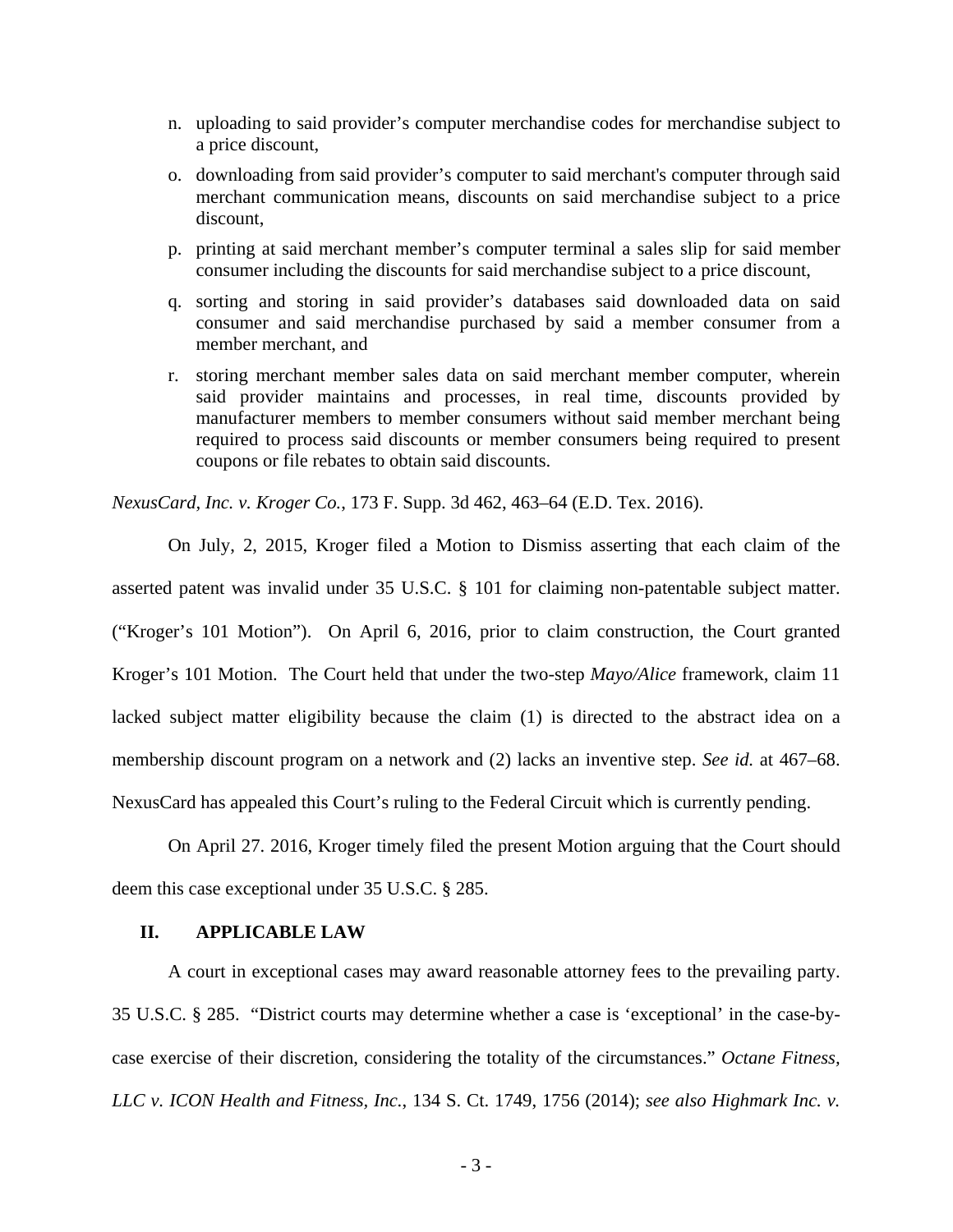*Allcare Health Mgmt. Sys., Inc.*, 134 S. Ct. 1744, 1748 (2014) ("[T]he determination whether a case is 'exceptional' under § 285 is a matter of discretion."). An exceptional case "is simply one that stands out from others with respect to the substantive strength of a party's litigating position (considering both the governing law and the facts of the case) or the unreasonable manner in which the case was litigated." *Octane Fitness*, 134 S. Ct. at 1756. The movant must show exceptionality by a preponderance of the evidence. *Site Update Sols., LLC v. CBS Corp.*, 639 Fed. App'x 634, 636 (Fed. Cir. 2016)

#### **III. DISCUSSION**

Kroger argues that this case should be found "exceptional" under § 285 for two reasons: (1) NexusCard's case was objectively unreasonable; and (2) NexusCard litigated the case in an unreasonable manner. The Court disagrees.

#### **1. Objective Reasonableness**

Kroger argues that the claims of the '080 patent were facially invalid for being directed at unpatentable subject matter under  $\S$  101. According to Kroger, NexusCard's case was objectively unreasonable from the start. The crux of Kroger's argument is that the invalidated claims in this case are similar to the claims in *eDekka* which this Court characterized as "demonstrably weak on [their] face." *eDekka, LLC v. 3Balls.com, Inc.*, No. 2:15-cv-00541-JRG, 2015 WL 9225038, at \*2 (Dec. 17, 2015).

There is no precise test to determine the substantive strength of a litigant's position and when such position is objectively unreasonable. "A party's position on issues of law ultimately need not be correct for them to not 'stand out,' or be found reasonable." *SFA Sys., LLC v. Newegg Inc.*, 793 F.3d 1344, 1348 (Fed. Cir. 2015) (quoting *Octane Fitness*, 134 S. Ct. at 1756). Even if a party's position is ultimately meritless, the question is whether it was "so meritless as to 'stand out' from the norm and, thus, be exceptional." *Id.* (quoting *Octane Fitness*, 134 S. Ct. at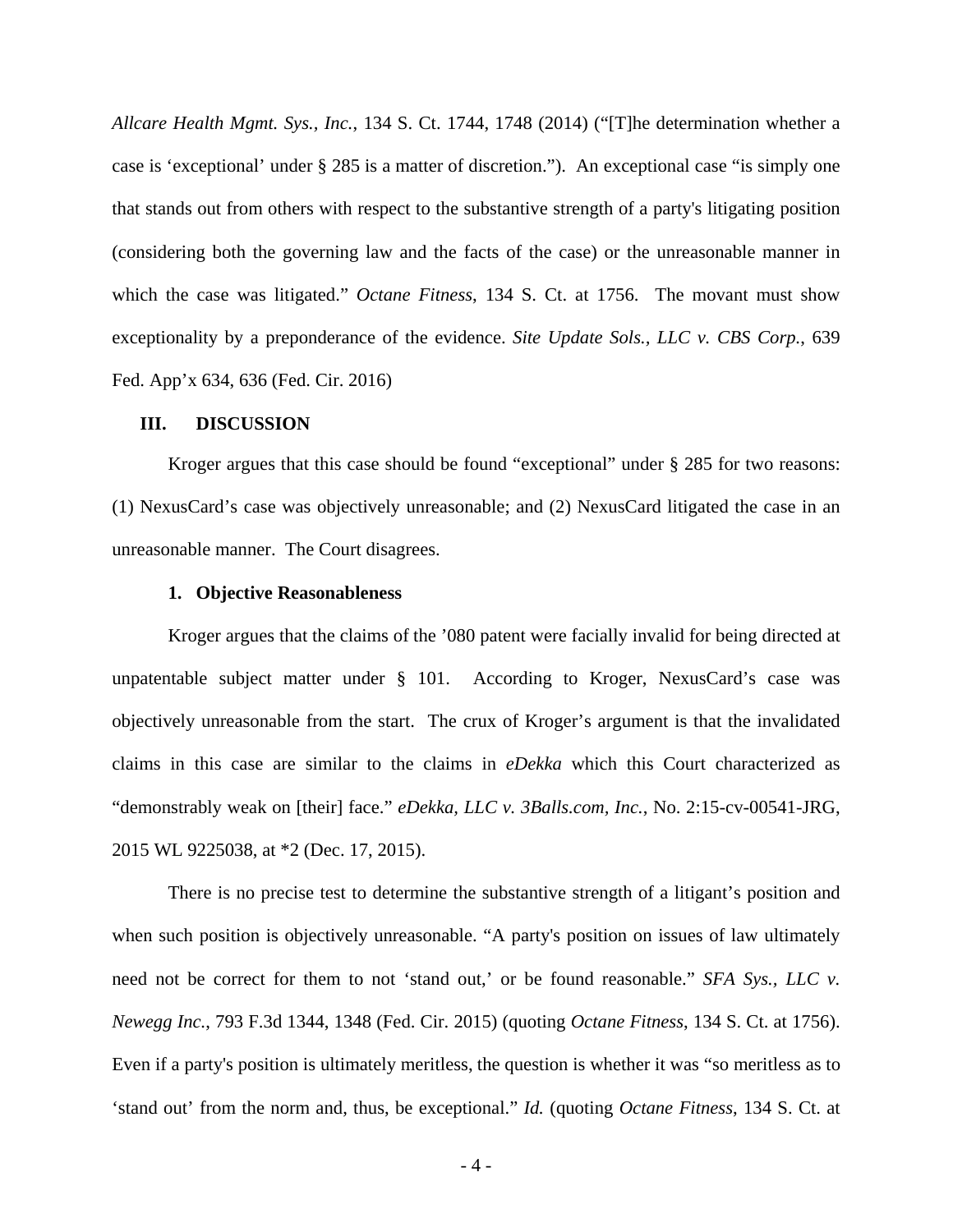1756) "Since *Octane*, district courts tend to award fees based on substantive weakness when a party fails to adduce any evidence to support its position or the party advances a position conclusively contradicted by the evidence." *RLIS, Inc. v. Cerner Corp.*, 2015 WL 5178072, at \*1 (S.D. Tex. Sept. 3, 2015) (Costa, J., sitting by designation).

As a threshold matter, the mere fact that the Court resolved the case at the pleadings stage, prior to claim construction, "is not necessarily a judgment on the relative strength or weakness of the patentee's litigation position." *Gametek LLC v. Zynga, Inc.*, No. CV 13-2546 RS, 2014 WL 4351414, at \*3 (N.D. Cal. Sept. 2, 2014) ("Nowhere does *Octane* suggest a shift to the 'English Rule' whereby a party who concludes a case on a pleading motion invariably gets his or her fees.") Further, Kroger's comparison of claim 11 to the invalid claim in *eDekka* is misplaced. Not only could the claims of the '674 patent at issue in *eDekka* be performed easily by a human, but as counsel for *eDekka* acknowledged, the asserted claims did not even expressly require a computer to be performed. *eDekka LLC v. 3Balls.com, Inc.*, No. 2:15-CV-541 JRG, 2015 WL 5579840, at \*4 (E.D. Tex. Sept. 21, 2015) ("The '674 Patent generically refers to a 'data structure,' but does not require such structure to be limited to a computer. The claims are not tied to a generic computer, let alone a specialized one."); *eDekka LLC v. 3balls.com, Inc.*, 2015 WL 9225038, at \*2. By contrast, neither is true here. The method recited in claim 11 cannot be performed easily by a human, and the claim recites many computer components, albeit generic ones that fail to confer patent eligibility to the claim.

Unlike the claim in *eDekka*, claim 11 of the '080 patent recites computer elements and not simply the use of a computer. Such elements do not, in and of themselves, make claim 11 patent eligible, but they do distinguish claim 11 from the manifestly abstract claim at issue in *eDekka*. Kroger has based its Motion on the premise that this case is compellingly similar to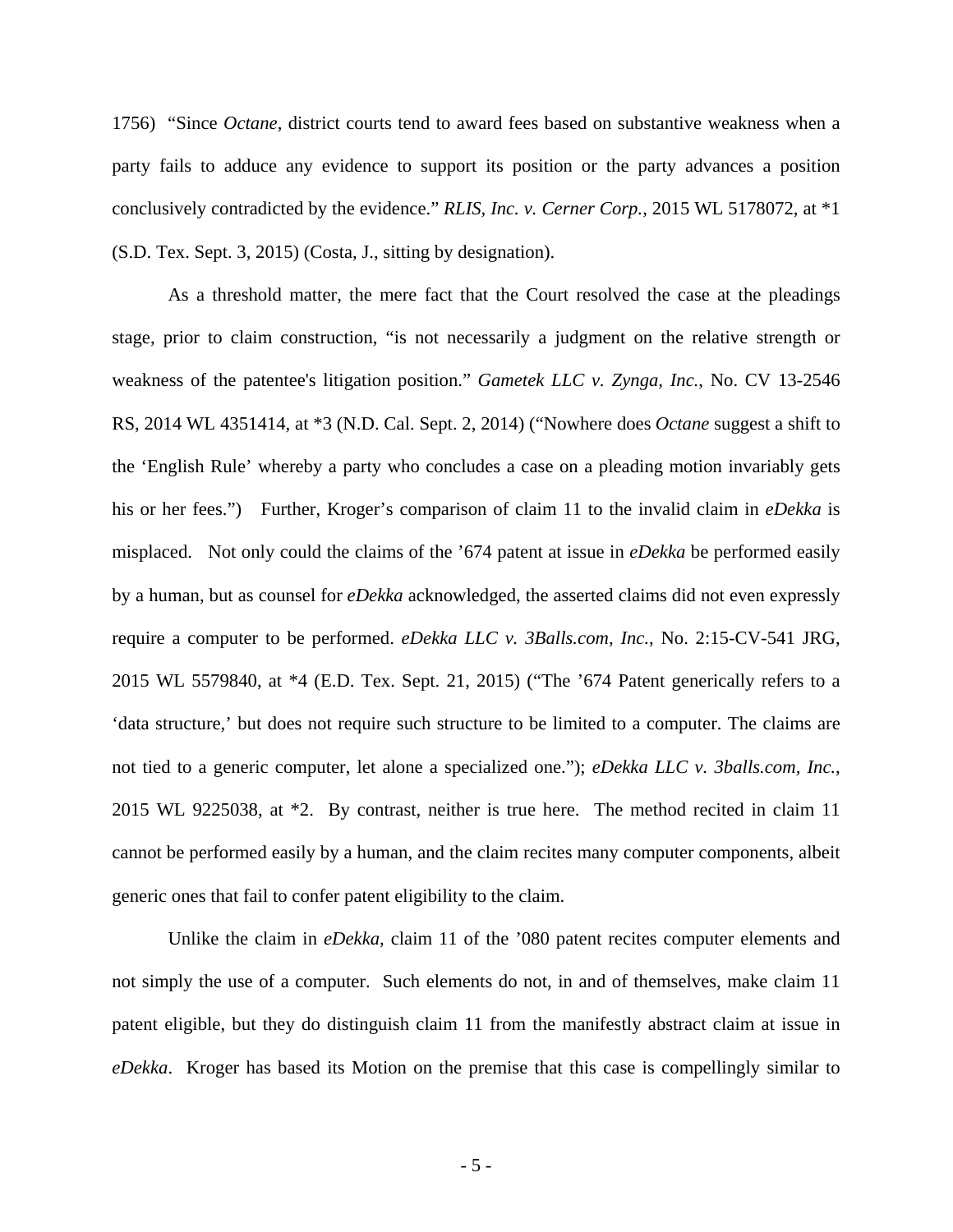*eDekka*. This comparison is not persuasive. The fact that the claims in *eDekka* did not even recite computer components made the substantive weakness of eDekka's position "stand out" from other cases involving early § 101 challenges. Kroger has made no similar showing here. Absent such a showing, in light of the presumption of validity and the ever-evolving landscape of § 101 jurisprudence, the Court does not find that substantive weakness of NexusCard's litigation position "stands out" simply because the Court was able to conclude that the claims of the asserted patent covered ineligible subject matter early in the litigation and prior to claim construction.

### **2. Manner In Which The Case Was Litigated**

Kroger also argues that NexusCard employed a litigation strategy designed to extract nuisance settlements and avoid addressing the § 101 issue until after it had extracted cost-ofdefense settlements. The Court does not find Kroger's argument to be persuasive.

The Court has wide discretion in determining whether a party litigated a case in an unreasonable manner or in bad faith. Kroger argues that NexusCard's refusal to allow the § 101 determination to be decided before the parties and the Court expended significant resources in litigation contributed to the alleged exceptionality of this case. The Court is not persuaded that such refusal makes this case exceptional. As a general matter, it is not the Court's practice to stay litigation pending a motion to dismiss under Federal Rule of Civil Procedure 12(b)(6). *See OrthoAccel Techs., Inc. v. Propel Orthodontics, LLC*, No. 4:16-cv-350, 2016 WL 3747222, at \*3 n.1 (E.D. Tex. July 13, 2016) ("As a general matter, the Court will not stay discovery because there is a pending motion to dismiss."). Indeed, if that were the case, Rule 12 motions would provide a defendant with a license to delay litigation irrespective of the merits to such motions. Put simply, Kroger's requested stay was not relief this Court grants in the ordinary course.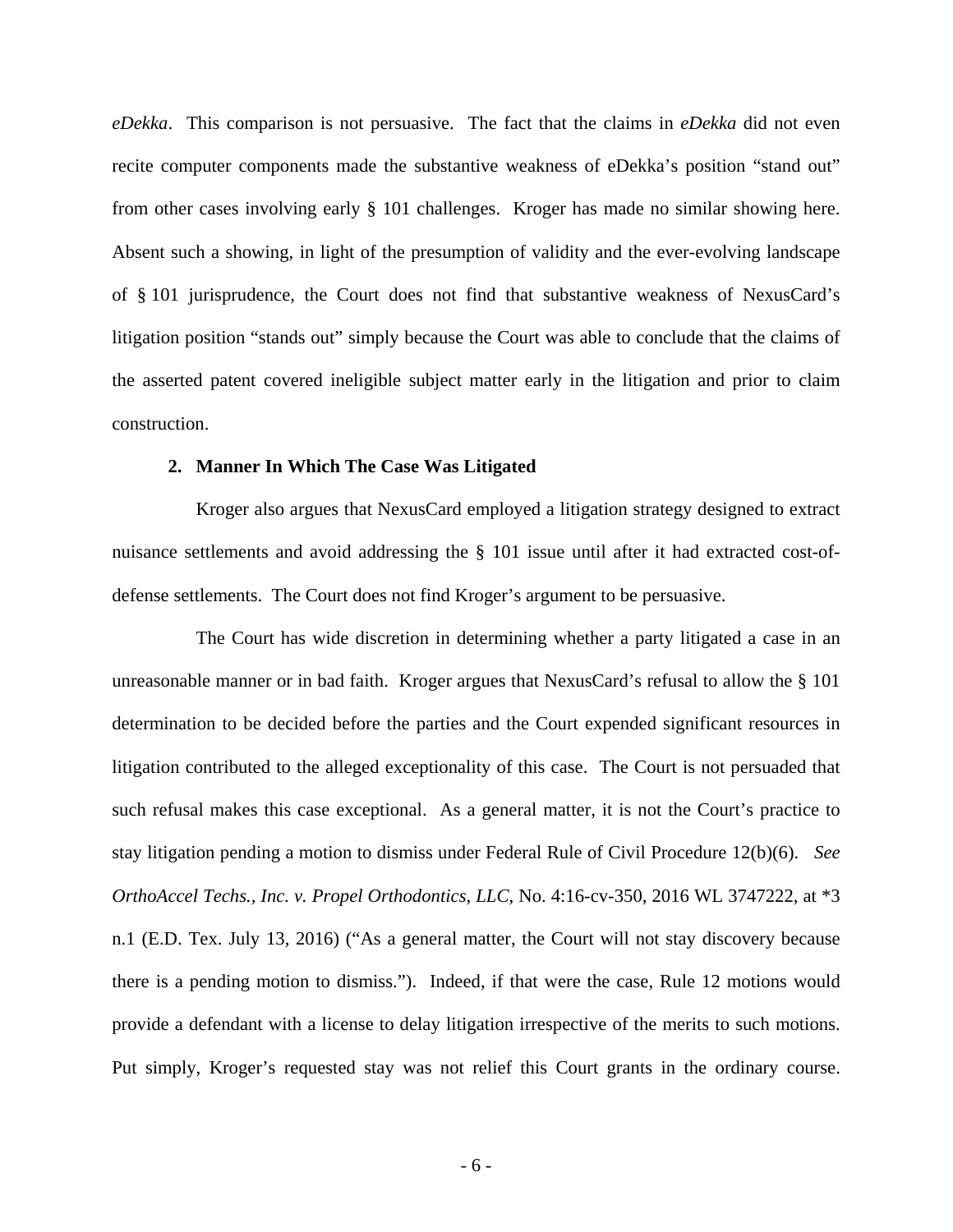Accordingly, NexusCard's opposition to such a stay was neither exceptional nor unreasonable. The same can be said of its refusal to agree to an unopposed stay in light of Kroger's CBMR *petition*. Kroger has put forward no evidence or argument to suggest why, in this regard, this case is different from all other cases, which is its burden. Accordingly, the Court does not find that NexusCard's refusal to agree to such a stay was unreasonable.

Kroger's continuing comparison to *eDekka* misses the mark. In *eDekka*, the Plaintiff filed suit against over 200 defendants and made settlement offers as low as \$3,000—an offer dwarfed by the cost of briefing and presenting oral argument on a § 101 motion. Equally important, many of these settlement offers were timed in a suspect way; the only reasonable inference the Court could draw from such facts was that eDekka had no confidence in its position and brought its case only to extract nuisance settlements. *See eDekka*, 2015 WL 9225038, at \*4. By contrast here, as Kroger admits, NexusCard's litigation volume was "a fraction" of what was at issue in *eDekka*. (Dkt. No. 76 at 11.) NexusCard's settlement offers may have been below the cost of litigating this case through claim construction, but they were not so low or timed in such a way as to suggest that NexusCard only brought this litigation to extract nuisance settlements. NexusCard explains that it offered discounted settlements to account for legal uncertainties, notably the ever-evolving jurisprudence surrounding § 101. Whether true or not, Kroger has not marshalled specific facts to adequately refute NexusCard's explanation. *See, e.g.*, *eDekka*, 2015 WL 9225038, at \*4 ("[O]n September 8, 2015, just two days before the September 10, 2015 § 101 hearing, counsel for *eDekka* contacted numerous defendants with offers to settle their cases for three-thousand dollars each. These offers represent extraordinarily low amounts. Such offers remained open until they were withdrawn during the evening of September 9, 2015."); *Lumen View Tech., LLC v. Findthebest.com, Inc.*, 24 F. Supp. 3d 329, 333 (S.D.N.Y.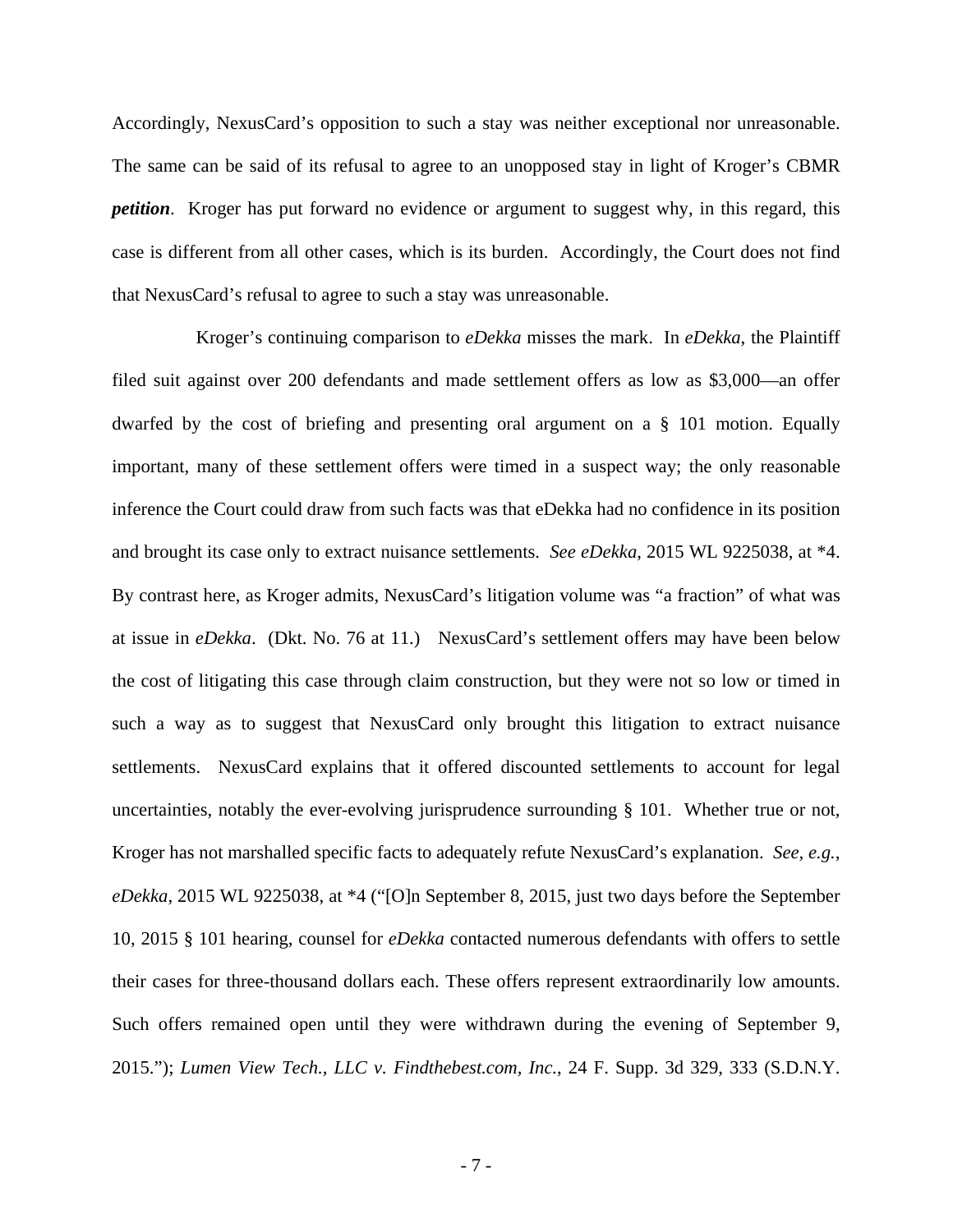2014), *aff'd*, 811 F.3d 479 (Fed. Cir. 2016) ("Lumen's attorney represented to FTB's attorney that O'Connor had committed a hate crime under Ninth Circuit law by using the term 'patent troll.' FTB's attorney contends that Lumen's attorney threatened to pursue criminal charges unless FTB apologized, financially compensated Shapiro and Lumen's attorney, and settled the litigation by paying Lumen a licensing fee in connection with the '073 Patent. FTB's attorney claims that Lumen's attorney stated that the offer was only good until the close of business that day and that FTB should 'act quickly.'"). Accordingly, absent such facts, Kroger has not persuaded the Court that NexusCard has engaged in a pattern of litigation abuses or that it filed the present suit intending to extract a nuisance settlement. Kroger has failed to carry its burden in regard to this Motion.

#### **IV. CONCLUSION**

The Court observes that the practice of seeking exceptional case status under § 285 is fast becoming commonplace. In fact, it is well on its way becoming routine practice in any case where one party prevails over the other on the merits. The Court is persuaded that such was never the intention or the effect of the Supreme Court's decision in *Octane Fitness*. The burgeoning practice of seeking § 285 status whenever a party prevails raises real risks to the public's access to justice. As this Court observed in *eDekka*, "[a] finding of exceptionality is something that this Court arrives at reluctantly, lest we unintentionally narrow the public's access to the courts by chilling future decisions to seek redress for a case in which success is not guaranteed." *eDekka*, 2015 WL 9225038 at \*5.

For the reasons stated above, the Court does not find this case exceptional. Accordingly, Kroger's Motion (Dkt. No. 76) is **DENIED**.

The Court **ORDERS** that Kroger, being the prevailing party, shall recover its costs. The Clerk is instructed enter the Agreed Bill of Costs and that NexusCard pay the amount